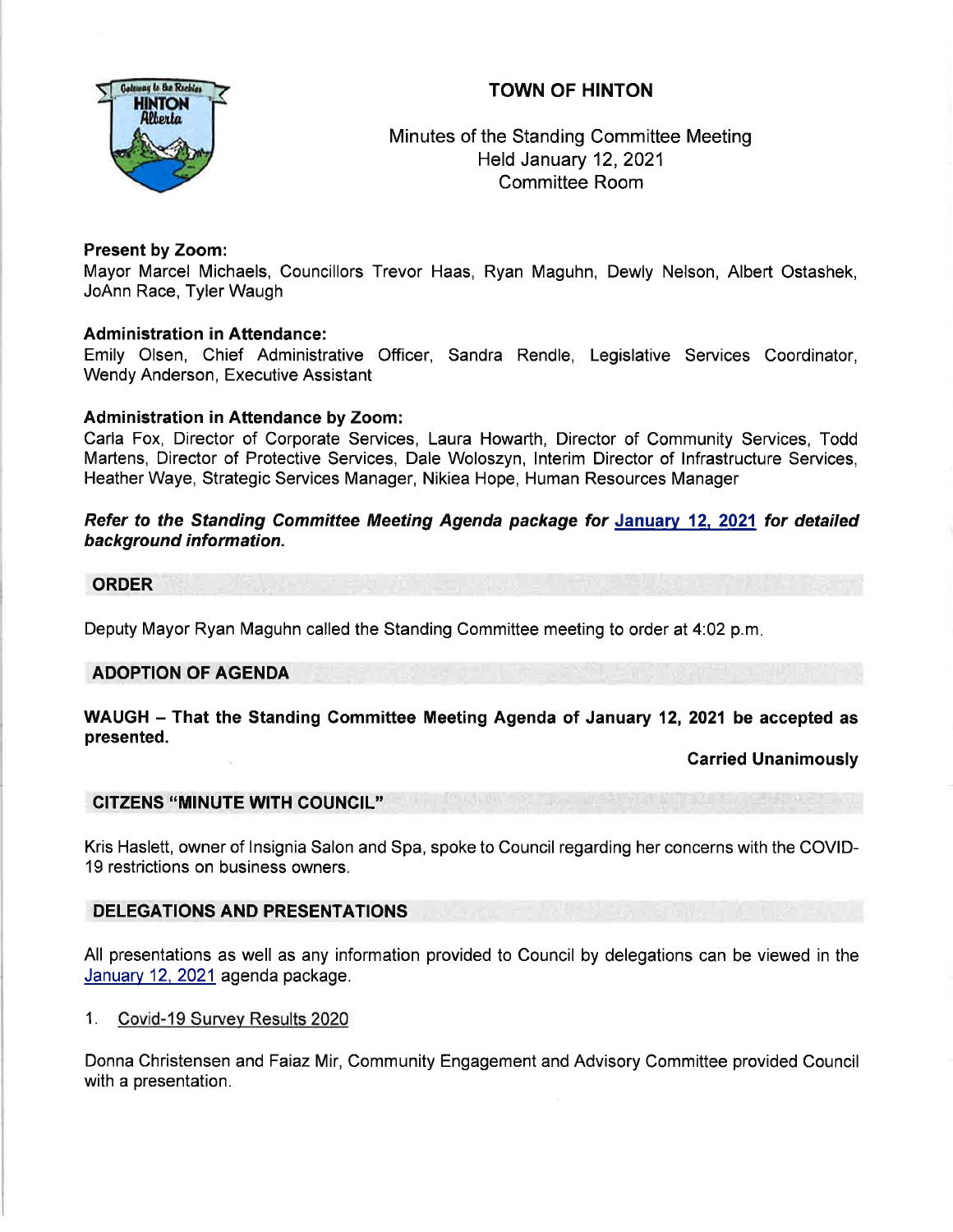Town of Hinton Standing Committee Meeting Minutes- January 12, 2021 Page l2

2. Audit Planning Report for the Year Ended December 31, 2020

Robyn Eeson and Caitlyn Cox, KPMG, provided Council with the 2020 audit plan presentation.

#### 3. Hinton Skatepark Planning

Jay Hore, Hinton Wheeled Park Association, and Everett Tetz, New Line Skateparks lnc., provided Council with a presentation.

### ACTION ITEMS

1. Securing the Land for An All Wheel Park

MICHAELS - That Gommittee direct Administration to bring the Securing the Land for an All Wheel Park report to the February 16,2021 Standing Committee Meeting for discussion to the assignment of Erith Park for advancing the AllWheel Park Proposal.

Garried Unanimously

DISCUSSION ITEMS

1. Non-Residential Property Taxation Incentive Program

MICHAELS - That Committee direct Administration to bring back a report for new, expanded, or significantly renovated businesses for a Non-Residential Taxation lncentive Program to a future Standing Committee Meeting by March 31, 2021.

Carried Unanimously

#### INFORMATION ITEMS

1. Municipal Internship Program - 2020 Intake

OSTASHEK - That Committee accept the Municipal lnternship Program - 2021 Intake report for information.

NELSON - That the Municipal Internship Program - 2021 Intake be postponed until January 19, 2021 Standing Gommittee Meeting.

> Defeated 2-5 For: Race, Nelson Against: Haas, Waugh, Maguhn, Michaels, Ostashek

OSTASHEK - That Committee accept the Municipal lnternship Program - 2021 Intake report for information.

Carried Unanimously